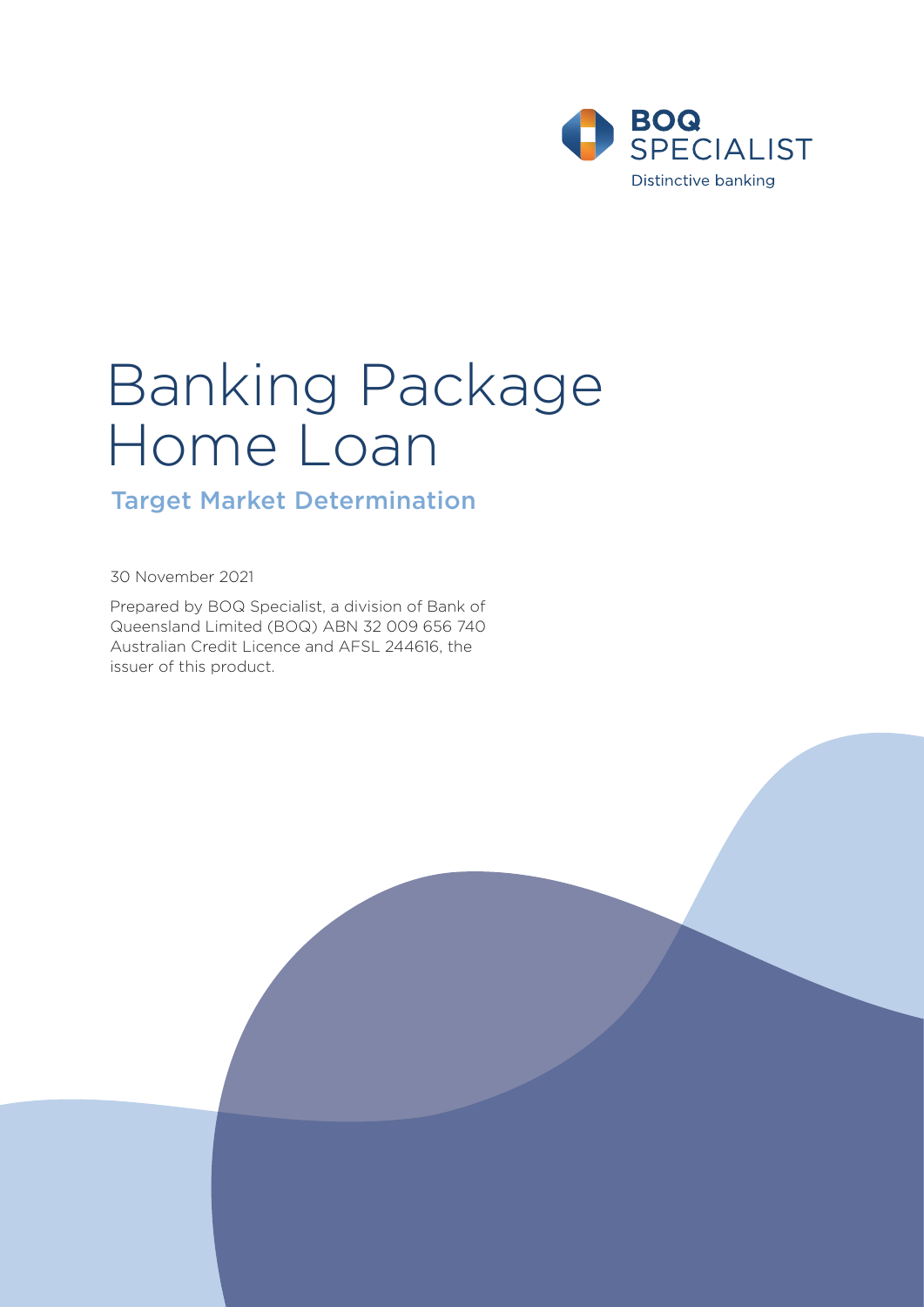# What is a Target Market Determination?

A Target Market Determination (TMD) describes:

- the class of customers that comprise the Target Market for the product
- any conditions or restrictions on how the product is distributed to retail customers
- events or circumstances where we will review the TMD for the product.

# Why does BOQ Specialist need to make this TMD publicly available?

We are required to produce this TMD by law. The law is intended to help customers obtain appropriate financial products by requiring issuers and distributors to have a customer centric approach to the design and distribution of products.

This document is not a substitute for the product's terms and conditions or other disclosure documents. Customers must refer to these documents when making a decision about this product. These documents can be found on our website, or you can obtain a copy upon request.

# The TMD will undergo a periodic review as follows:

### Effective date

30 November 2021

## Next Review Due

Before 30 November 2023

#### Review

At least every two years from the effective date of this TMD

# Target Market

The Target Market for this product is customers generally from the medical, dental, veterinary or accounting professions and their associates and suppliers whose primary purpose is to acquire a home or investment property, and who have the financial situation to borrow money to do so.

The Target Market may have these other purposes this package would suit, including but not limited to: managing day-to-day expenses, payments and receipts and managing cash flow.

The Target Market is likely to prefer to achieve their objectives and meet their needs in a package, rather than choosing a separate financial product for each of their objectives and needs, because they believe it is more efficient to do so.

The customers in this Target Market are likely to have the following objectives, needs and financial situation, and meet the eligibility and credit assessment criteria for this product.

## **Objectives**

The customers' primary objective is acquiring or refinancing a property for either owner-occupier/ investment/property development purposes. They also see the efficiency and effectiveness of their other financial objectives being met in a package, which may include:

- having a single transactional banking relationship that provides an account to keep their money safe, make everyday transactions while at the same time offsetting interest on their variable term loan
- being able to manage their transactions and cashflow through short-term borrowing.

## **Needs**

The customers' likely need is a banking package that enables a range of objectives and needs to be met, which may include:

### Acquire property/investment

- certainty of repayments with a fixed interest rate, or flexible repayments with a variable interest rate
- long repayment term
- wide range of Loan-to-Value Ratio
- optional offset account

### Managing cashflow

- have access through a credit card to a shortterm unsecured line of credit up to a limit
- have access through a loan to a short-term secured line of credit up to a limit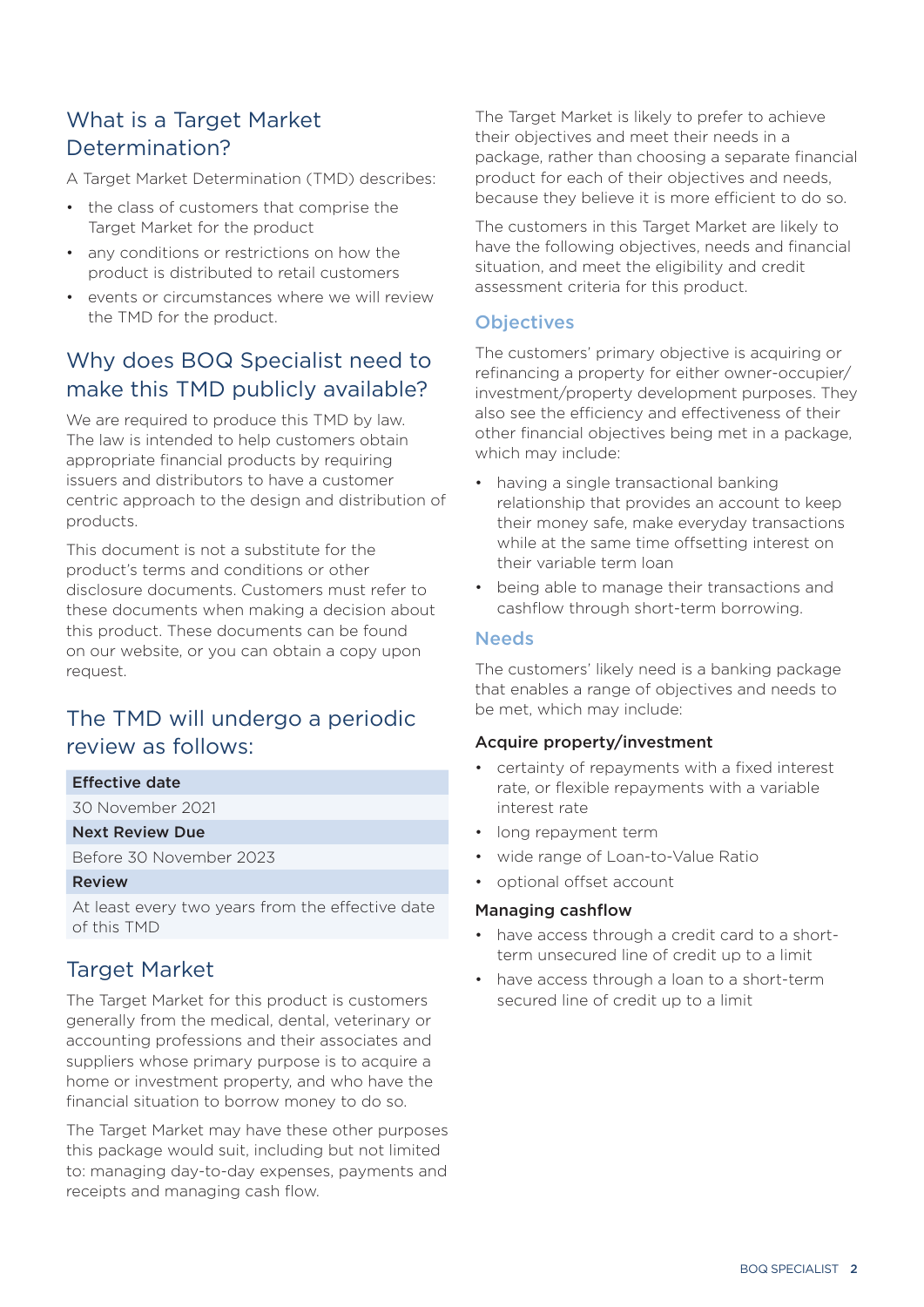## Transactional banking

- manage everyday payments and purchases across multiple platforms, including BPAY and access to a debit card
- have a secure account to save money with immediate access to funds.

## Financial situation

This product is suited to customers who can satisfy BOQ Specialist's credit assessment criteria.

## Eligibility criteria for this product

Customers must satisfy the following criteria to acquire this product:

- be an Australian citizen, permanent resident, or resident with acceptable residency status
- be 18 years or older
- have an acceptable credit history
- demonstrate their capacity to repay the loan.

# Product description

This is a package product that includes a term home loan with optional additional products. Key attributes of the products in this package are provided in this TMD. A fee applies for this banking package home loan product.

The products in the package are:

- Term home loan<sup>1</sup>
- Line of credit (secured)<sup>1</sup>
- Plus loan (unsecured)<sup>1</sup>
- Offset savings account<sup>1</sup>
- Platinum credit card or Signature credit card (upgrade fee applies for Signature credit card)
- One account (with optional overdraft facility)

The Platinum and Signature credit cards and One account (with optional overdraft facility) can be obtained on their own and have their own TMD's. When acquired outside this package, there may be different fees, charges and benefits than when acquired in this package.

### Term home loan

- variable or fixed interest rate
- principal and interest repayment schedule
- interest only repayment option (up to five years)
- loan splitting
- redraw and top up for variable portions
- wide range of Loan-to-Value Ratio, subject to BOQ credit assessment
- up to five loan accounts
- secured against property.

#### Plus loan

- principal and interest repayment schedule
- variable interest rate
- medium term (5-8 years)
- early repayments
- unsecured.

#### Line of credit

- variable interest rate
- secured against property
- revolving line of credit for a fixed term
- full repayment at end of fixed term or roll over for a further term subject to credit assessment.

## Offset savings account

- transactional banking functions
- non-cash payment facilities with optional debit card\*.

## One account (with optional overdraft facility)

- variable interest
- optional overdraft/revolving credit
- unsecured
- digital access to account
- non-cash payment facilities with optional debit card\*.

\* Customers can receive a VISA debit card when opening this account. They can use this card to make purchases at merchants and cash withdrawals from ATMs that accept VISA domestically and internationally, using the money in the account.

### Platinum or Signature credit card

- unsecured facility allowing domestic and international purchases
- 55 days interest-free
- earn airline reward points on eligible purchases in Australia
- digital access to account
- non-cash payment facilities
- complimentary travel insurance subject to eligibility requirements
- access to Priority Pass airport lounge which gives cardholders access to various airport lounges. The primary cardholder is entitled to four complimentary visits to Priority Pass lounges and may bring one guest per visit free of charge (Applies to Signature credit card only)

<sup>1</sup> Only available in this package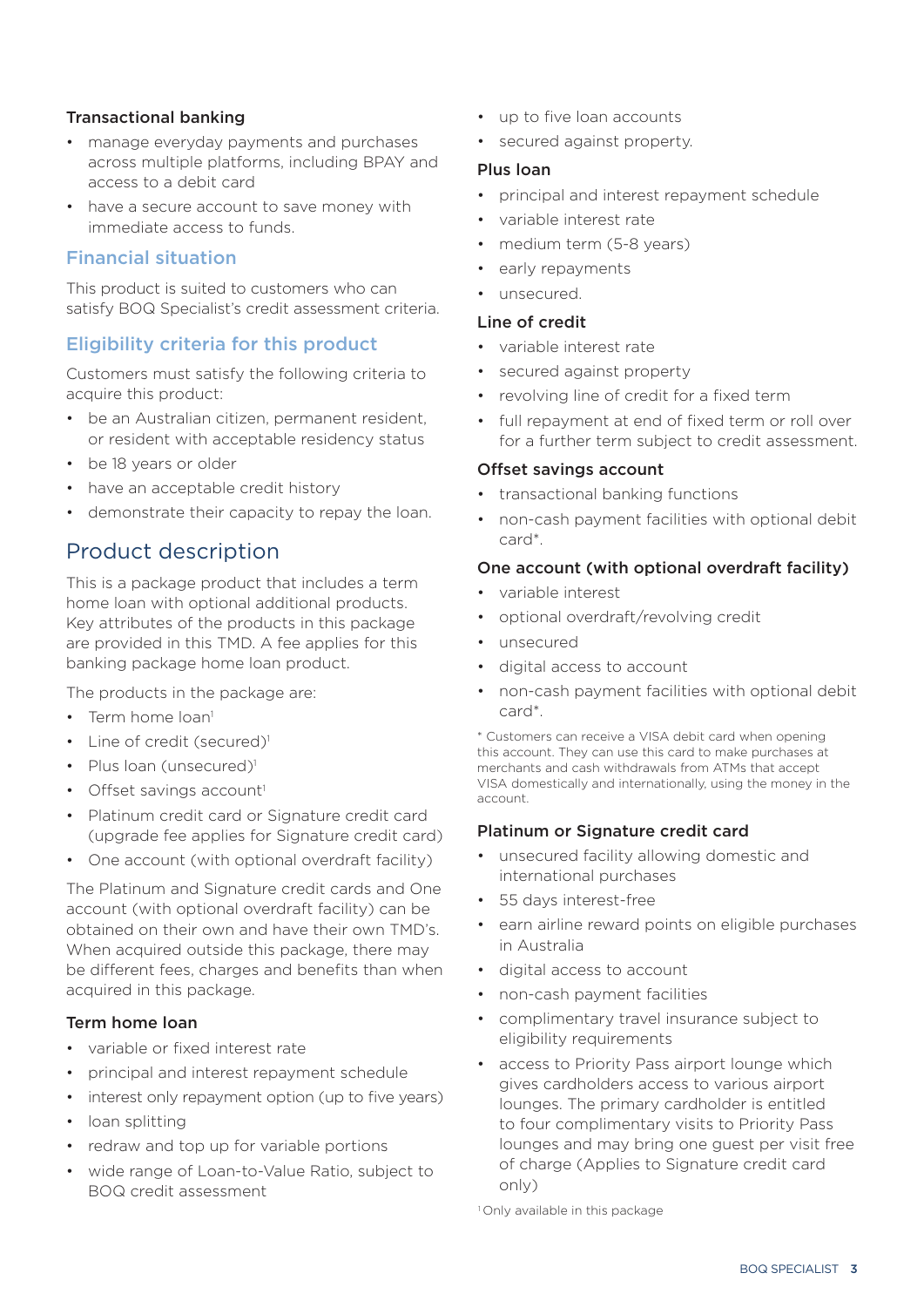# Why the product is likely to be consistent with the likely objectives, needs and financial situation of the Target Market

The product's attributes are designed to support the Target Market's range of objectives, needs and financial situation. The customer's range of needs can be met by the products available in the package.

# Distribution conditions

This product can be distributed through:

- accredited bankers within the BOQ Specialist division of the Bank of Queensland
- BOQ's branch network (including owner mangers) on a spot and refer basis to the BOQ Specialist team
- BOQ Specialist accredited third party aggregators, brokers, referrers as well as partnered associations.

This product can only be distributed to retail customers in accordance with BOQ Specialist's customer acceptance requirements, and is subject to BOQ Specialist credit assessment processes.

# Why the distribution conditions will make it likely that the customers who acquire the product are in the Target Market

BOQ Specialist considers that the distribution conditions and restrictions support BOQ Specialist's assessment that the product will likely be distributed to the Target Market because of the following key controls:

- training of bankers and internal staff with quality assurance processes over compliance
- aggregator/broker accreditation requirements
- controls to ensure applying customers meet BOQ Specialist eligibility requirements
- customer needs analysis/fact find and broker checklists are applied to align customer needs with this product.

# Review triggers

We will review this TMD if any of the following trigger events and information being monitored reasonably suggest that the TMD may no longer be appropriate:

- we receive a significant number of complaints in relation to the product
- we identify a material adverse customer experience in relation to the product appropriateness
- there is a material change to the product attributes, fees, charges, terms and conditions or the manner of distribution
- there is a Significant Dealing in this product which is inconsistent with the Target Market.